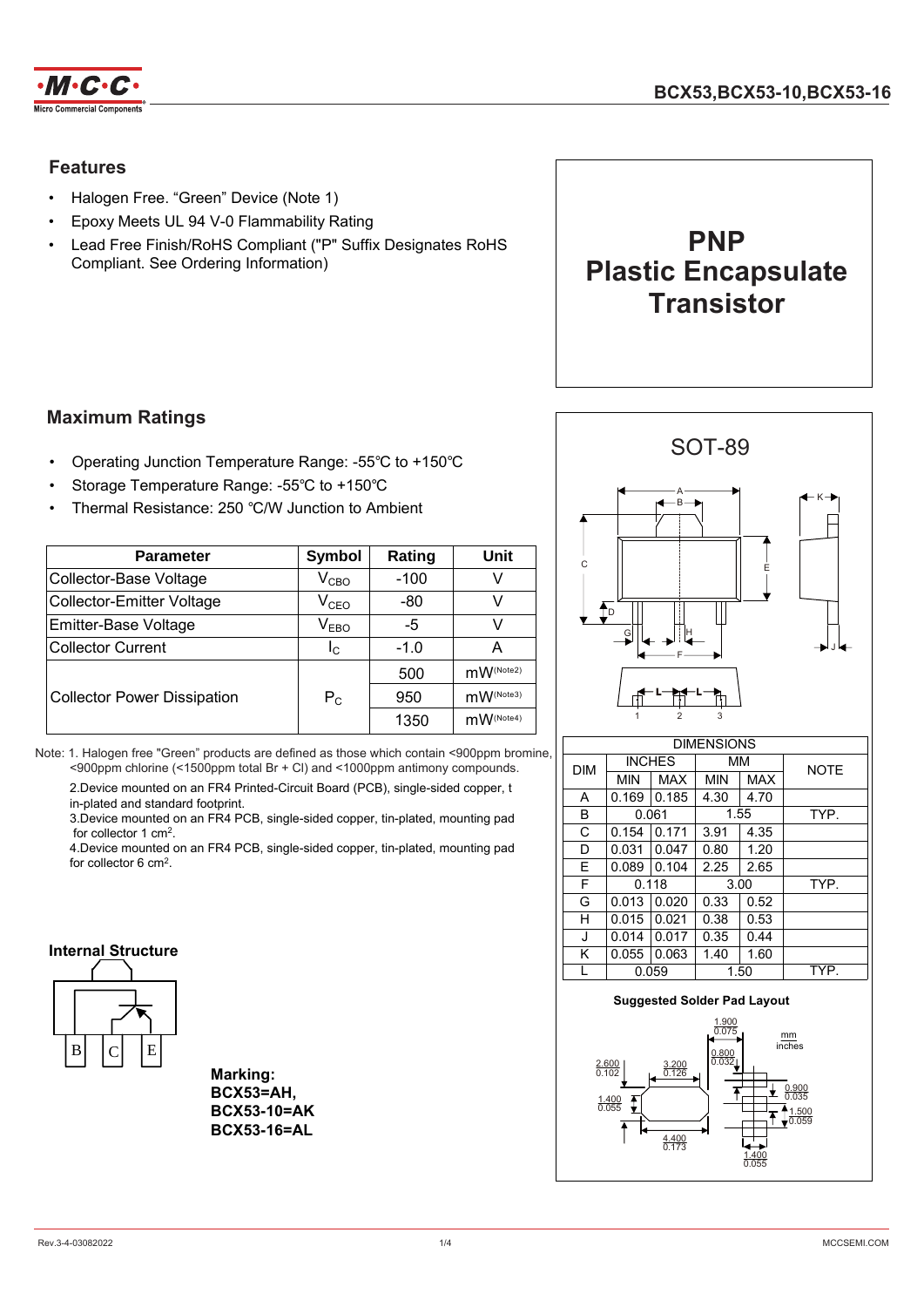

## **Electrical Characteristics @ 25°C Unless Otherwise Specified**

| <b>Parameter</b>                             |                 | <b>Symbol</b>                            | Min    | <b>Typ</b> | Max    | <b>Units</b> | <b>Conditions</b>                                   |
|----------------------------------------------|-----------------|------------------------------------------|--------|------------|--------|--------------|-----------------------------------------------------|
| Collector-Base Breakdown Voltage             |                 | $V_{(BR)CBO}$                            | $-100$ |            |        | V            | $ I_C$ =-100µA, $I_E$ =0                            |
| Collector-Emitter Breakdown Voltage(Note5)   |                 | $V_{(BR)CEO}$                            | $-80$  |            |        | V            | $IC=-10mA, IB=0$                                    |
| Emitter-Base Breakdown Voltage               |                 | $V_{(BR)EBO}$                            | $-5$   |            |        | V            | $ I_F = -100 \mu A, I_C = 0$                        |
| <b>Collector Cutoff Current</b>              |                 | $I_{CBO}$                                |        |            | $-0.1$ | μA           | $ V_{CR}$ =-30V, I <sub>F</sub> =0                  |
| <b>Emitter-Base Cutoff Current</b>           |                 | $I_{EBO}$                                |        |            | $-0.1$ | μA           | $ V_{FB}$ =-5V, I <sub>C</sub> =0                   |
| DC Current Gain(Note5                        |                 | $h_{FE1}$                                | 63     |            |        |              | $V_{CF} = -2V$ , I <sub>C</sub> = -5mA              |
| DC Current Gain(Note5)                       | BCX53           |                                          | 63     |            | 250    |              |                                                     |
|                                              | BCX53-10        | $h_{FE2}$                                | 63     |            | 160    |              | $ V_{CF}$ =-2V, I <sub>C</sub> =-150mA              |
|                                              | <b>BCX53-16</b> |                                          | 100    |            | 250    |              |                                                     |
| DC Current Gain(Note5)                       |                 | $h_{FE3}$                                | 40     |            |        |              | $ V_{CF}$ =-2V, I <sub>C</sub> =-500mA              |
| Collector-Emitter Saturation Voltage (Note5) |                 | $V_{CE(sat)}$                            |        |            | $-0.5$ | $\vee$       | $ I_C = -500$ mA, $I_B = -50$ mA                    |
| Base-Emitter Saturation Voltage (Note5)      |                 | $\mathsf{V}_{\mathsf{BE}(\mathsf{sat})}$ |        |            | $-1.0$ | $\vee$       | $ I_C = -500$ mA, $V_{CE} = -2.0V$                  |
| <b>Transition Frequency</b>                  |                 | $f_T$                                    |        | 50         |        |              | MHz $ V_{CF}$ =-5V, I <sub>C</sub> =-10mA, f=100MHz |

Note:

5.Pulse Test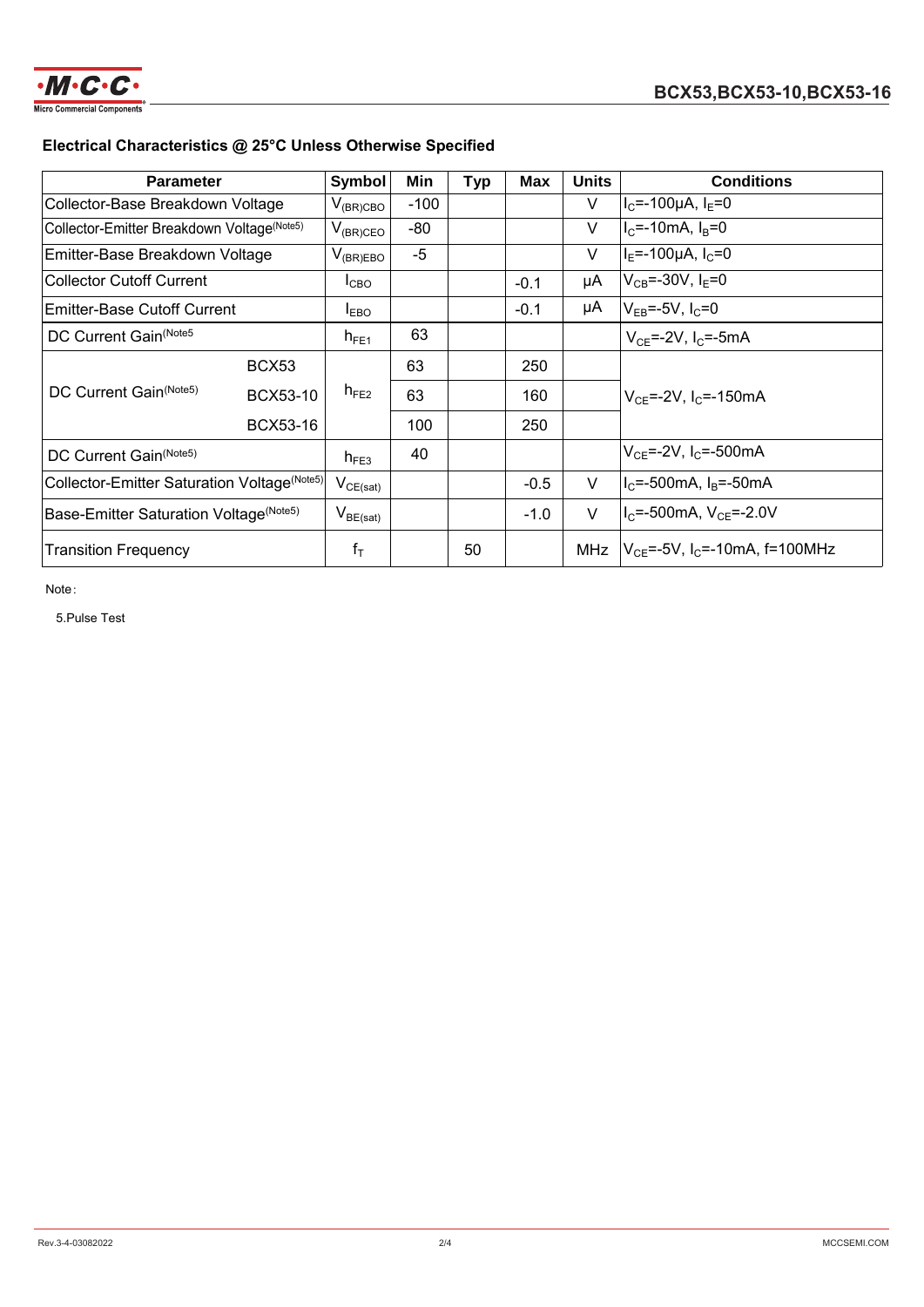

## **Curve Characteristics**